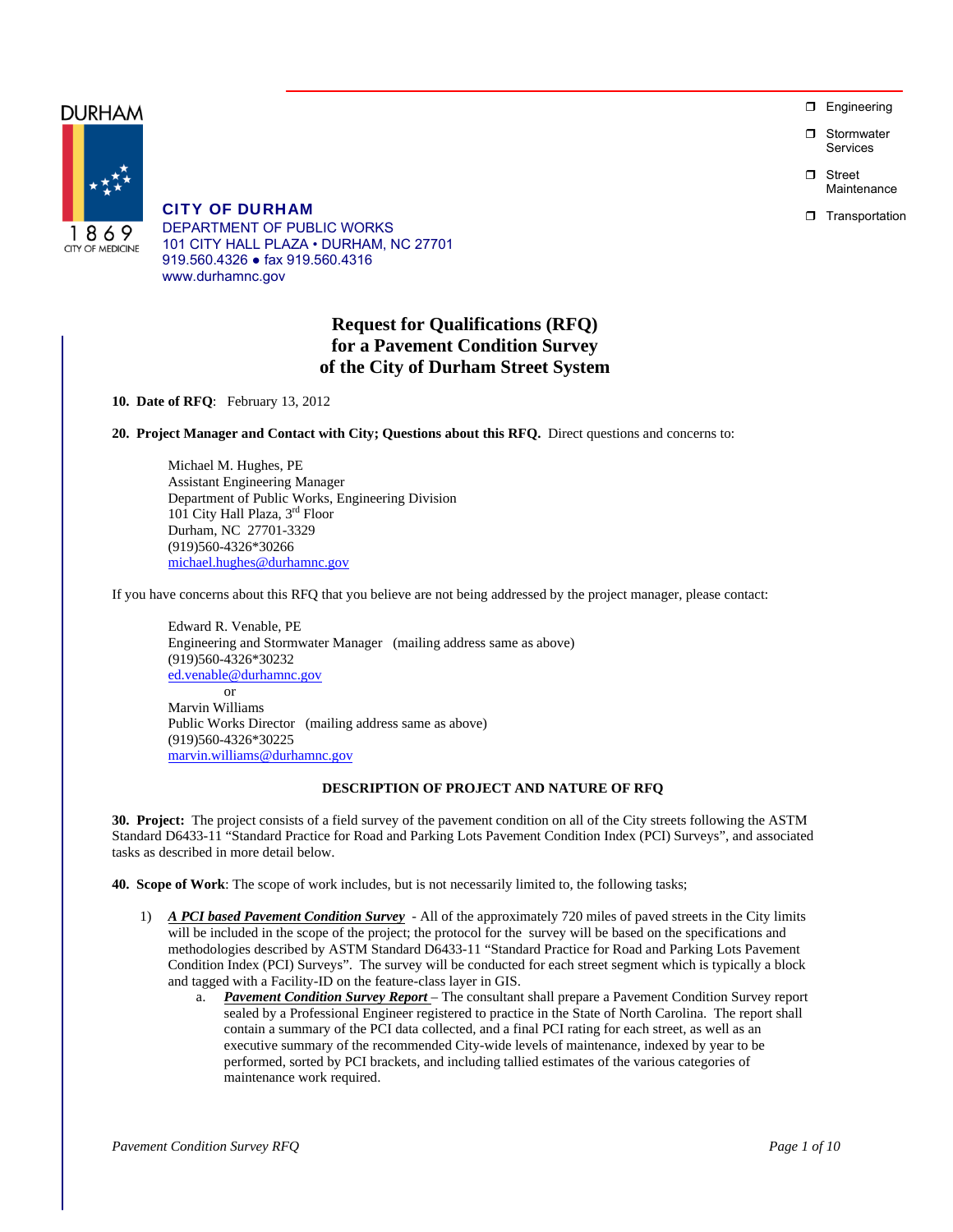- b. *In addition to performing the PCI survey on all of the City Streets* The consultant shall provide the appropriate level of training to select City staff in how to perform a PCI survey on streets. The amount of training to be provided will be negotiated with the firm selected for the project.
- c. *Additional Data to be collected by the PCI Survey* The additional data to be collected as described below will consist of photographs and notes to be attached to the data collected and stored in MicroPaver (described in next task) for each street segment
	- i. *Pavement Width*
		- 1. The width of the asphalt pavement will be measured and recorded.
		- 2. If the pavement width varies, the street will be stationed and the pavement width at each transition shall be measured and reported.
	- *ii. Type of curb and gutter* 
		- 1. Granite Curb (with brick gutter)
		- 2. Concrete Curb Soldier Course curb (gutter material varies)
		- 3. Valley (or roll) Curb and Gutter Specify Width if evident (gutter not paved over)
		- *4.* NCDOT Curb and Gutter Specify Width if evident (gutter not paved over)
	- iii. *Curb and Gutter in need of repair or replacement.* Identify by address, physical reference, or stationing as appropriate.
		- 1. Vertical/Horizontal Misalignment due to subgrade failure
		- 2. Spalling or structurally inadequate concrete
		- 3. Damaged (likely due to utility work or traffic loads)
	- *iv. Depth of gutter pan* 
		- 1. Typical in the block measured as inches from TOC
		- 2. Make multiple measurements if the depth of gutter pan varies significantly within the block. Identify by address, physical reference, or stationing as appropriate.
	- v. *The status of every curb cut (handicapped ramp) at every intersection*, either;
		- 1. ADA Compliant no repairs necessary. ADA compliant means compliant with the Pedestrian Rights-Of-Way Access Guidelines (PROWAG) which have an effective date of March 15, 2012
		- 2. ADA compliant in need of repair
		- 3. Non-ADA compliant
		- 4. Curb cut required but missing
		- 5. No-curb cut required no sidewalk or worn pedestrian path.
	- *vi. Cross-slope of each street* 
		- 1. Measure at each intersection with pedestrian crossings where they exist.<br>2. If there are no pedestrian crossings measure typical cross slope at represe
		- 2. If there are no pedestrian crossings measure typical cross slope at representative locations (likely driveway connections) within the block. Identify by address, physical reference, or stationing as appropriate.
		- 3. Data to be reported
			- a. Percent slope from crown to gutter measured as inches to gutter via string line with line level. String held on grade at crown, tape measure vertical distance from level string line to gutter, measure to horizontal distance and convert to slope and report as percent.
			- b. Spot check with smart level and report as percent.
			- c. Note parabolic sections where they exist.
	- vii. *Drainage issues where apparent*. Identify by address, physical reference, or stationing as appropriate.
		- 1. Locations along the street that are trapping water
		- 2. Area behind the curb and gutter where the earth (sub-grade) has subsided that are not daring properly
		- 3. Failed or clogged catch-basins
		- 4. Locations where there are pavement failures due to, or are causing, ponding
	- viii. *Extreme utility adjustments* (valve boxes, manholes, catch basins, etc) which need immediate attention. Examples of this are where a manhole is in the traveled area of the pavement and it is out-of-adjustment by several inches (there are numerous examples of this in Durham due to subgrade shrinkage) causing a potential travel hazard by causing a driver of a vehicle to lose control. Identify by address, physical reference, or stationing as appropriate.

# *2) Delivery of the results of the field survey via the MicroPaver database*

- a. All PCI data collected in Task 1 will be stored in a MicroPaver database v 6.5.1 or the most recent version compatible with the City GIS system and Azteca Systems Pavement Management Interface (see below). http://www2.apwa.net/about/sig/micropaver/
- b. The consultant shall acquire a site license for MicroPaver for the City of Durham Department of Public Works with two-year maintenance and support; the minimum number of seats of MircoPaver to be provided shall be 15.
- c. The consultant shall acquire a site license for the Azteca Systems Pavement Management Interface to MicroPaver. http://www.cityworks.com/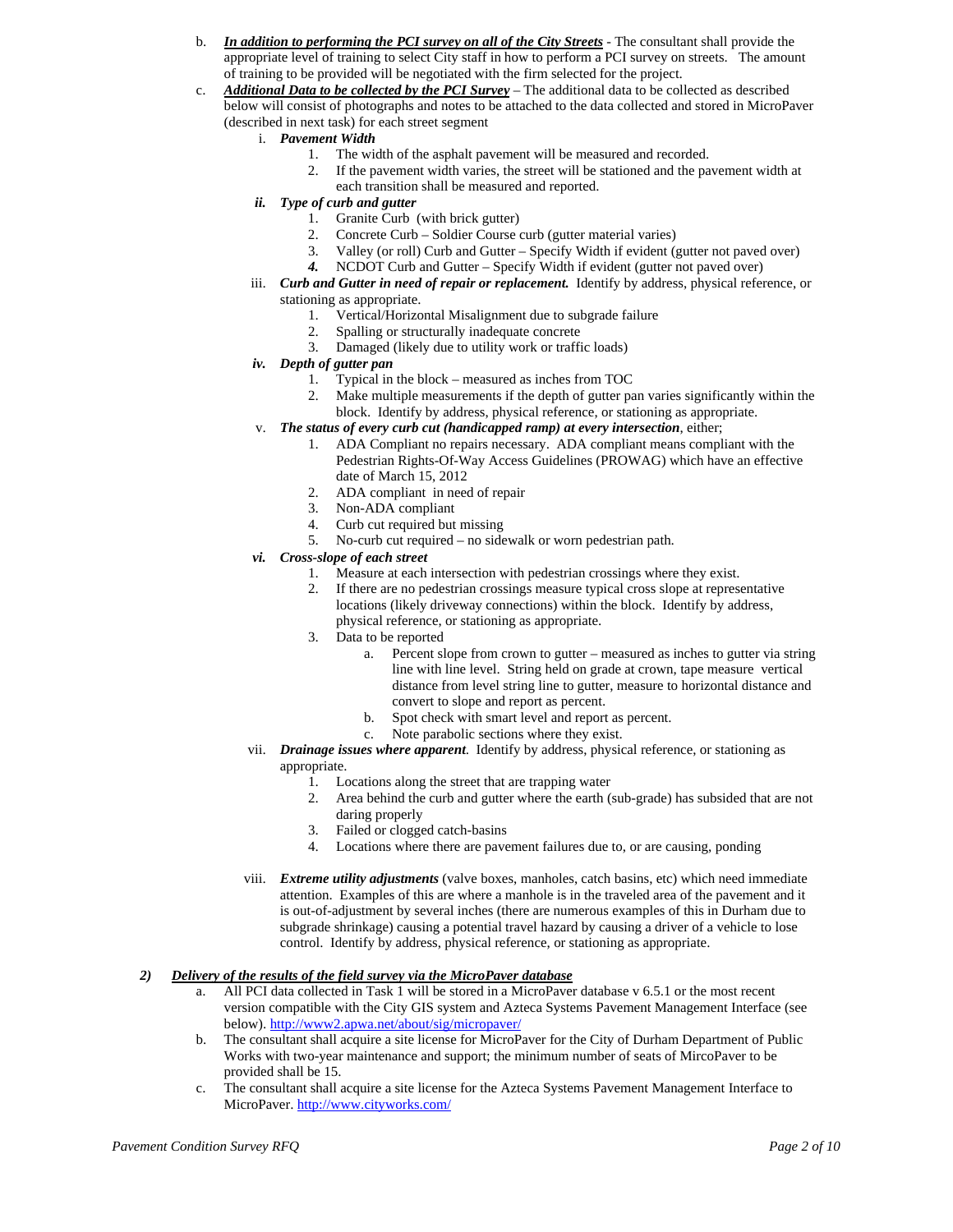- d. The consultant will assist City Staff with the initial installation, deployment and setup of MicroPaver and Azteca Systems Systems Pavement Management Interface to MicroPaver on the City's computer system(s).
- e. Prior to beginning Task 1 above, the City staff and the consultant will initialize the MicroPaver database to be used by the consultant in this project with street data from the City GIS database.
- f. At the completion of the PCI survey all of the results as stored in the MicroPaver database will be migrated to the City's installation (if not already there) and synchronized with GIS via the Azteca Systems Pavement Management Interface to MicroPaver.
- *3) Training for City Staff on the use of MicroPaver and Azteca Systems Pavement Management Interface to MicroPaver* 
	- a. The consultant shall provide the appropriate level of training to the City staff in the use of the MicroPaver and Aztec software. The amount of training to be provided will be negotiated with the firm selected for the project.
- 4) *Development of a SQL database application for the detailed evaluation of repairs prior to re-paving*. The City currently has an Access application developed by the consulting firm AECOM that is used to collect detailed data on milling, street repairs, utility adjustments, curb and gutter repair, and re-paving areas prior to re-paving. This data collection essentially is used to create a detailed work order to hand-off to a contractor or a City street maintenance crew prior to starting work. In addition, this application has been used to develop an inventory of estimated quantities for unit price pay items in the preparation of the bid documents and estimated costs for paving contracts.

The consultant shall develop a web-based application with similar functionality to the application described above that utilizes a SQL database on the back-end. The services to be provided by the consultant may consist of, but are not limited to, the following types of work activities:

- a. Definition of a logical data model that integrates data sourced from multiple existing City systems, including GIS, the MicroPaver pavement condition databases, and the historical work performed and contained in contract administration and contractor progress reporting systems
- b. Data reduction, cleansing and preparation for loading into SQL,
- c. Development of the web-based software application using Microsoft Foundation Active-Server-Pages with Visual Studio in the C# programming language.
- d. Development of analytic tools for assessment and presentation of historical repaving and street repair data,
- e. Development of interactive query and reporting tools to support staff analysis of the data and preparation of bid documents.
- f. Staff Training

**50. Compensation Amount and Schedule:** The compensation amount will be negotiated with the first firm selected for the project as described in the Section of the RFQ titled Evaluation Criteria. If the compensation amount cannot be successfully negotiated with the first firm, then the City will begin compensation negotiations with the next firm in line, and so on.

**60. Definitions in this RFQ: City, RFQ, Qualification, Candidate, Contractor, Should**. Unless the context indicates otherwise – (a) The expressions "RFQ," "this RFQ," and "the RFQ" refer to this document as it may be amended or updated. (b) "City" and "city" mean the City of Durham. (c) The "qualification" is the response of a person, firm, or corporation proposing to provide the services sought by this RFQ. (d) The word "Candidate" or "candidate" is the person, firm, or corporation that submits a qualification or that is considering submitting a qualification. (e) The word "Contractor" or "contractor" is the person, firm, or corporation with which the City enters into a contract to provide the services sought by this RFQ. That is, "contractor" generally refers to a successful candidate that has obtained a fully executed contract with the City, while "candidate" is generally reserved to the stage before a contract has been signed. (f) The word "should" is used to tell candidates what the City thinks it wants and/or what the project manager thinks is best. Candidates that want to increase the likelihood of being selected will, in general, do what the RFQ says candidates "should" do, but failure to comply with all "shoulds" will not necessarily and automatically result in rejection.

**70. Contract**. The City anticipates that the conclusion of the RFQ process will be a contract between the City and the successful candidate under which the successful candidate will provide the goods and services generally described in this RFQ. It is the City's intention to use the contract that is attached as Exhibit A, modified and filled in to reflect the RFQ and the qualification. If a candidate objects to any of the contract, it should state the objections in its qualification.

**80. Trade Secrets and Confidentiality.** As a general rule, all submissions to the City are available to any member of the public. However, if materials qualify as provided in this section, the City will take reasonable steps to keep trade secrets confidential.

Definitions.

In this section (Trade Secrets and Confidentiality) –

The term "candidate" includes the candidate as contractor (that is, after it is a party to a contract with the City). The term "trade secret" means business or technical information, including but not limited to a formula, pattern, program, device, compilation of information, method, technique, or process that:

a. Derives independent actual or potential commercial value from not being generally known or readily ascertainable through independent development or reverse engineering by persons who can obtain economic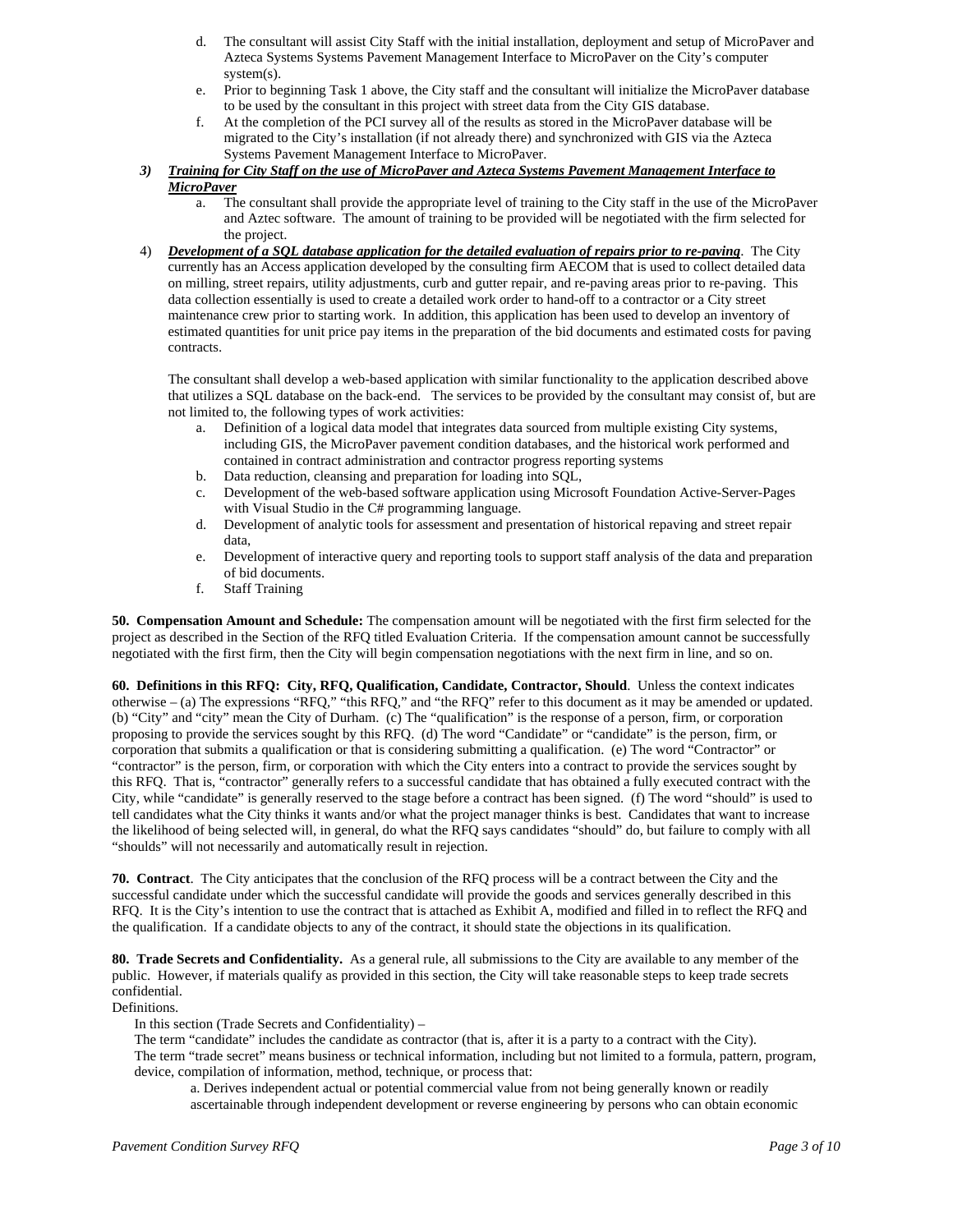value from its disclosure or use; and

b. Is the subject of efforts that are reasonable under the circumstances to maintain its secrecy.

The existence of a trade secret shall not be negated merely because the information comprising the trade secret has also been developed, used, or owned independently by more than one person, or licensed to other persons. The term "record" means all documents, papers, letters, maps, books, photographs, films, sound recordings, magnetic or other tapes, electronic data-processing records, artifacts, or other documentary material, regardless of physical form or characteristics, received by the City of Durham in connection with the candidate's qualification.

**(a) Designation of Confidential Records.** To the extent that the candidate wishes to maintain the confidentiality of trade secrets contained in materials provided to the City, the candidate shall prominently designate the material with the words "trade secrets" at the time of its initial disclosure to the City. The candidate shall not designate any material provided to the City as trade secrets unless the candidate has a reasonable and good-faith belief that the material contains a trade secret. When requested by the City, the candidate shall promptly disclose to the City the candidate's reasoning for designating material as trade secrets; the candidate may need to label parts of that reasoning as trade secrets. In providing materials to the City, the candidate shall make reasonable efforts to separate those designated as trade secrets from those not so designated, both to facilitate the City's use of the materials and to minimize the opportunity for accidental disclosure. For instance, if only a sentence or paragraph on a page is a trade secret, the page must be marked clearly to communicate that distinction. To avoid mistake or confusion, it is generally best to have only trade secret information on a page and nothing else on that page.

To the extent authorized by applicable state and federal law, the City shall maintain the confidentiality of records designated "trade secrets" in accordance with this section. Whenever the candidate ceases to have a good-faith belief that a particular record contains a trade secret, it shall promptly notify the City.

**(b) Request by Public for Access to Record.** When any person requests the City to provide access to a record designated as a trade secret in accordance with subsection (a) above, the City may

(1) decline the request for access,

(2) notify the candidate of the request and that the City has provided, or intends to provide, the person access to the record because applicable law requires that the access be granted, or

(3) notify the candidate of the request and that the City intends to decline the request.

Before declining the request, the City may require the candidate to give further assurances so that the City can be certain that the candidate will comply with subsection (c) below.

**(c) Defense of City**. If the City declines the request for access to a record designated as trade secrets in accordance with subsection (a), then, in consideration of the promises in (b) above and for considering the candidate's qualification, the candidate agrees that it shall defend, indemnify, and save harmless Indemnitees from and against all Charges that arise in any manner from, in connection with, or out of the City's non-disclosure of the records. In providing that defense, the candidate shall at its sole expense defend Indemnitees with legal counsel. The legal counsel shall be limited to attorneys reasonably acceptable to the City Attorney.

Definitions. As used in this subsection (c), "Charges" means claims, judgments, costs, damages, losses, demands, liabilities, fines, penalties, settlements, expenses, attorneys' fees, and interest. Indemnitees" means the City, and officers, officials, independent contractors, agents, and employees, of the City. "Indemnitees" does not include the candidate. The City may require the candidate to provide proof of the candidate's ability to pay the amounts that may reasonably be expected to become monetary obligations of the candidate pursuant to this section. If the candidate fails to provide that proof in a timely manner, the City shall not be required to keep confidential the records whose non-disclosure gives rise to the potential monetary obligation. Nothing in this agreement shall require the City to require any person (including the City itself) to be placed in substantial risk of imprisonment, of being found by a court to be in contempt, or of being in violation of a court order. This subsection (c) is separate from and is to be construed separately from any other indemnification and warranty provisions in the contract between the City and the candidate.

#### **90. Bonds.** None required.

**100. Insurance**. Contractor shall purchase and maintain insurance coverage for not less than the following:

- a) Commercial General Liability, covering:
	- Premises/operations
	- Products/completed operations (two years minimum, from project completion)
	- Broad form property damage
	- Contractual liability
	- Independent contractors, if any are used in the performance of this contract
	- City of Durham must be named additional insured, and an original of the endorsement to effect the coverage must be attached to the certificate (if by blanket endorsement, then agent may so indicate in the GL section of the certificate, in lieu of an original endorsement)
	- Combined single limit not less than \$2,000,000 per occurrence, with an annual aggregate of not less than \$4,000,000.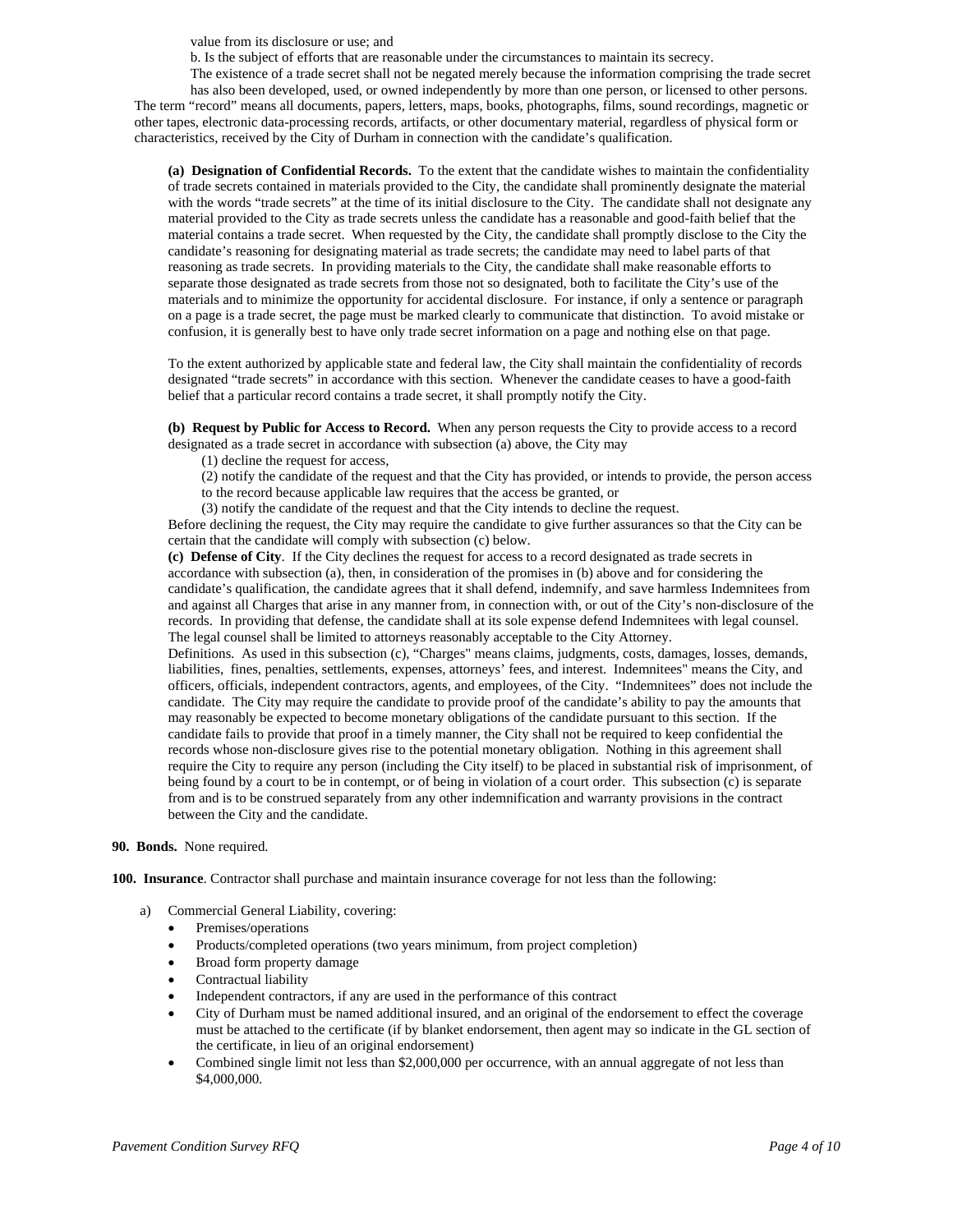- b) Commercial Auto Liability, covering:
	- Symbol 1, all vehicles
	- Combined single limit of \$2,000,000
	- City of Durham must be named additional insured
- c) Professional Liability, covering:
	- Covering claims arising out of professional advisement / consultation services performed in connection with this contract
	- Combined single limit not less than \$1,000,000 per occurrence; if coverage is only available on claims made basis, then additional coverage requirements may apply, subject to review of City Finance Director
- d) Workers' Compensation Insurance, covering:
	- Statutory benefits;
	- Covering employees; covering owners partners, officers, and relatives (who work on this contract) (this must be stated on the certificate)
	- Employers' liability, \$1,000,000
	- Waiver of subrogation in favor of the City of Durham
- e) Insurance shall be provided by:
	- Companies authorized to do business in the State of North Carolina
	- Companies with Best rating of A-, VII or better.
- f) Insurance shall be evidenced by a certificate:
	- Providing notice to the City of not less than 30 days prior to cancellation or reduction of coverage
	- Certificates shall be addressed to:
		- Edward R. Venable, PE Engineering and Stormwater Manager Department of Public Works, Engineering Division 101 City Hall Plaza, 3<sup>rd</sup> Floor Durham, NC 27701-3329
	- The insurance certificate and the additional insured endorsement must be originals and must be approved by the City's Finance Director before Contractor can begin any work under this contract.

If your firm wishes to submit a proposal that does not comply with the standards as discussed above, it is recommended that you also submit one that does comply in addition to the one that does not comply so that your "non-compliant" version can be considered as an alternative if the City is interested in it. This will allow your firm's compliant version to be considered if the City remains steadfast on applying the standards discussed above.

# **110. Discretion of the City**.

A. The City of Durham reserves the right to reject any or all qualifications submittals.

B. NOTWITHSTANDING anything to the contrary in this document or in any addendums to this document, unless the contrary provision refers specifically to this provision, the City reserves the right (i) to negotiate changes of any nature with any candidate with respect to any term, condition, or provision in this document and/or in any qualifications, whether or not something is stated to be mandatory and whether or not it is said that a qualification will be rejected if certain information or documentation is not submitted with it, and (ii) to enter into an agreement for some or all of the work with one or more persons, firms, or corporations that do not submit qualifications. For example, all deadlines are for the administrative convenience or needs of the City and may be waived by the City in its discretion. This subparagraph B applies to the entire RFQ, including the SDBE portions.

C. Where the City asks or tells candidates to do stated things, such as that a qualification should follow a stated format or that the candidate should do stated things in seeking the contract, the City may reject a qualification because it does not comply with those requests, so the candidate is adding to its risk of rejection by non-compliance. Still, the City may, in its discretion, waive non-compliance. This subsection (C) does not limit subsections (A) and (B). D. Of course, once a contract is signed, the parties to the contract may enforce the contract according to its terms as allowed by applicable law.

# **SCHEDULE**

**120. Schedule**. This schedule is the City's best estimate of the schedule that will be followed. If a component of this schedule is delayed, then it is reasonable to expect that the remainder of the schedule will be delayed by the same number of days.

- [a] Issue RFQ February 13, 2012.
- [b] Pre-qualification Conference, February 22, 2012,
- [c] Receive Qualifications Statements, March 15, 2012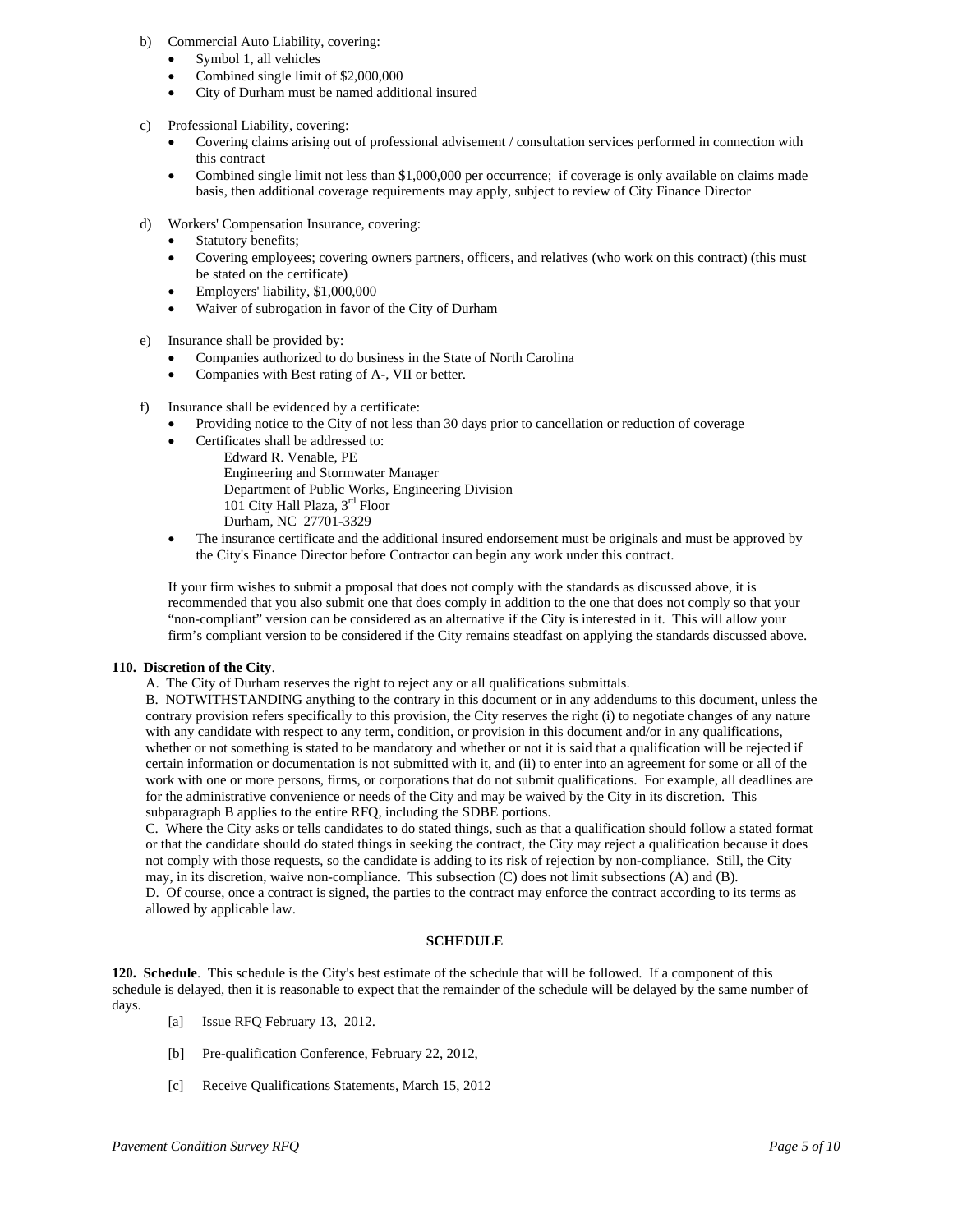- [d] Qualification Evaluation Committee completes evaluation by April, 2012
- [e] Shortlist of firms provide presentations, April/May, 2012
- [f] Contract negotiations, June 2012.
- [g] City Council Approval of Contract, July, 2012
- [h] Notice to Proceed, August, 2012
- [i] Pavement Evaluations complete, December, 2012
- [j] Delivery of report, MicroPaver and Azteca software installation and training, January, 2013

**130. Keeping Qualifications Open**. All qualifications will remain open and valid for the City to accept for a period of 120 days after the deadline for submission of qualifications. The Project Manager may release candidates from this obligation by a written letter that specifically refers to this paragraph if he or she determines that the candidate and/or the qualification will not meet the City's needs.

**140. Deadline to Submit Qualifications.** Candidates should see that their qualifications are received at the following address by March 15, 2012, 4:00pm.

Department of Public Works, Engineering Division 101 City Hall Plaza, 3rd Floor Durham, NC 27701-3329 Attention: Michael M. Hughes, PE

# **GETTING MORE INFORMATION ON THE PROJECT AND RFQ PROCESS**

**150. Questions.** Questions about the RFQ and the RFQ process should be submitted to the project manager identified at the beginning of this RFQ.

**160. Pre-submittal conferences, meetings, and site visits**. The City will conduct a pre-submittal conference on February 22, 2012 at the address below; attendance is strongly recommended.

Department of Public Works, Engineering Division 101 City Hall Plaza, 3rd Floor Durham, NC 27701-3329

**170. Updates and revisions to RFQ**. If an amendment is issued, it will be provided to all who have registered with the City and signed for a copy of the RFQ.If you have supplied the Project Manager with your preferred method of contact (email, fax, etc.), updates to this RFQ ("addendums" or "addenda") will be sent to you in that manner. This RFQ and addendums are normally posted on the City's website, on the Purchasing Division's webpage, at http://www.durhamnc.gov/departments/purchasing/bids.cfm.

**171. Questions Received Before Submittal Date** Any questions after the pre-submittal conference must be in writing and directed to the office noted in this RFQ. The deadline for these questions is March 8, 2012.

# **EVALUATION CRITERIA**

**180. Evaluation Criteria**. The City will use an evaluation committee to evaluate all of the qualifications statements. The establishment of the committee is at the discretion of the City. The Evaluation Criteria as outlined in this RFQ are intended to be used to make a recommendation to the entity or individuals who will interview, negotiate and/or award the contract, but who is not bound to use these criteria or to award to a firm on the basis of the recommendation.

It is anticipated that applicants will be screened based on their proposals and evaluation criteria to develop a short list for further presentations and interviews. Firms that are selected for presentations are normally given 30 minutes to make their presentations with an additional 15 minutes for the selection committee to ask any questions that they may have. Upon completion of the interview process and evaluation of information provided at the presentation, the selection committee will perform an evaluation using the criteria noted in the below paragraphs.

Based on the evaluation rankings, the firm with the highest ranking will be selected with which further or final negotiations will be conducted; the top-rated firm will be requested to submit a detailed cost proposal. If the selected consultant fails to negotiate a contract acceptable to the City in a timely fashion as determined by the City, negotiations may be terminated with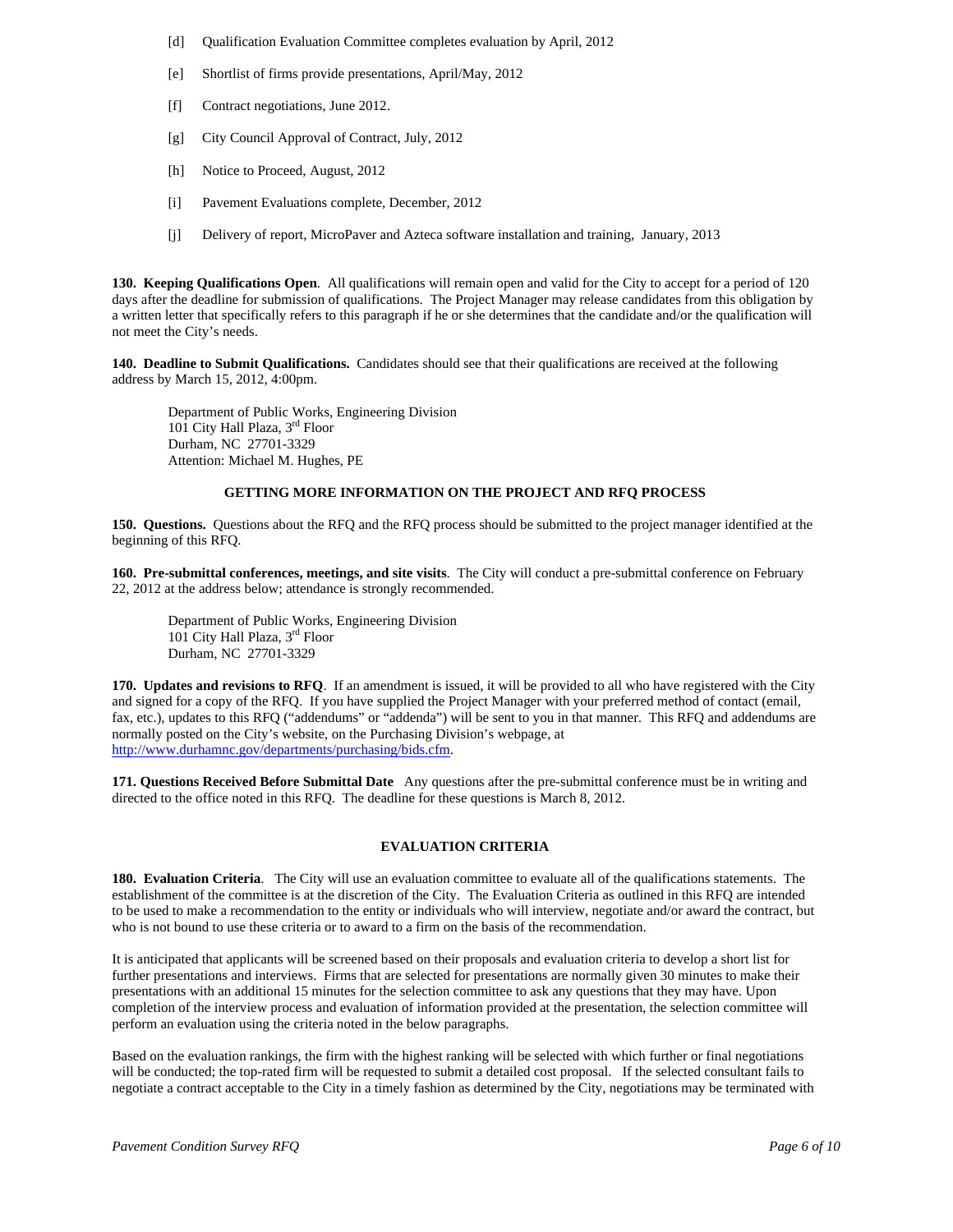top-rated firm and the City may begin negotiations with the next highest ranked responder. The City reserves the right to vary from this procedure as it determines to be in the City's interest

# **190. Understanding of the Project— 20% of Total Score**

Qualifications will be evaluated against the questions set out below.

- (a) How well has the candidate demonstrated a thorough understanding of the purpose and scope of the project?
- (b) How well has the candidate identified issues and potential problems related to the project?<br>(c) How well has the candidate demonstrated that it understands the deliverables the City expe
- How well has the candidate demonstrated that it understands the deliverables the City expects it to provide?
- (d) How well has the candidate demonstrated that it understands the City's schedule and can meet it?
- (e) Adherence to the City's SDBE program.

#### **200. Methodology Used for the Project— 20% of Total Score**

Qualifications will be evaluated against the questions set out below.

- (a) How well does the methodology depict a logical approach to fulfilling the requirements of the RFQ?
- (b) How well does the methodology match and contribute to achieving the objectives set out in the RFQ?
- (c) How well does the methodology interface with the schedule in the RFQ?

#### **210. Management Plan for the Project— 20% of Total Score**

Qualifications will be evaluated against the questions set out below.

- (a) How well does the management plan support all of the project requirements and logically lead to the deliverables required in the RFQ?
- (b) How well is accountability completely and clearly defined?
- 
- (c) Is the organization of the project team clear?<br>(d) How well does the management plan illustrat How well does the management plan illustrate the lines of authority and communication?
- (e) To what extent does the candidate already have the hardware, equipment, and licenses necessary to perform the contract?
- (f) Does it appear that the candidate can meet the schedule set out in the RFQ? (g) Has the candidate offered alternate deliverables and gone beyond the minim
- Has the candidate offered alternate deliverables and gone beyond the minimum tasks necessary to meet the objectives of the RFQ?
- (h) Is the qualification practical, feasible, and within budget?
- (i) How well have potential problems been identified?
- (j) Is the qualification responsive to all material requirements in the RFQ?

# **220. Experience and Qualifications— 40% of Total Score**

Qualifications will be evaluated against the questions set out below.

*Questions regarding the personnel.* 

- (a) Do the individuals assigned to the project have experience on similar projects?
- (b) Are resumes complete and do they demonstrate backgrounds that are desirable for individuals engaged in the work the project requires?
- (c) How extensive are the applicable education and experience of the personnel designated to work on the project?
- (d) How knowledgeable are the candidate's personnel of the local area and how many individuals have worked in the area previously?

*Questions regarding the candidate firm:*

- (e) How well has the candidate demonstrated experience in completing similar projects on time and within budget?
- (f) How successful is the general history of the candidate regarding timely and successful completion of projects?

**CONTENTS OF QUALIFICATION** 

- (g) Has the candidate provided letters of reference from clients?
- (h) How reasonable are the candidate's cost estimates?
- (i) If subcontractors will perform work on the contract, how well do they measure up to the evaluation used for the candidate?

## 230. Contract Cost – Not applicable

## **240. Contents of Qualification.**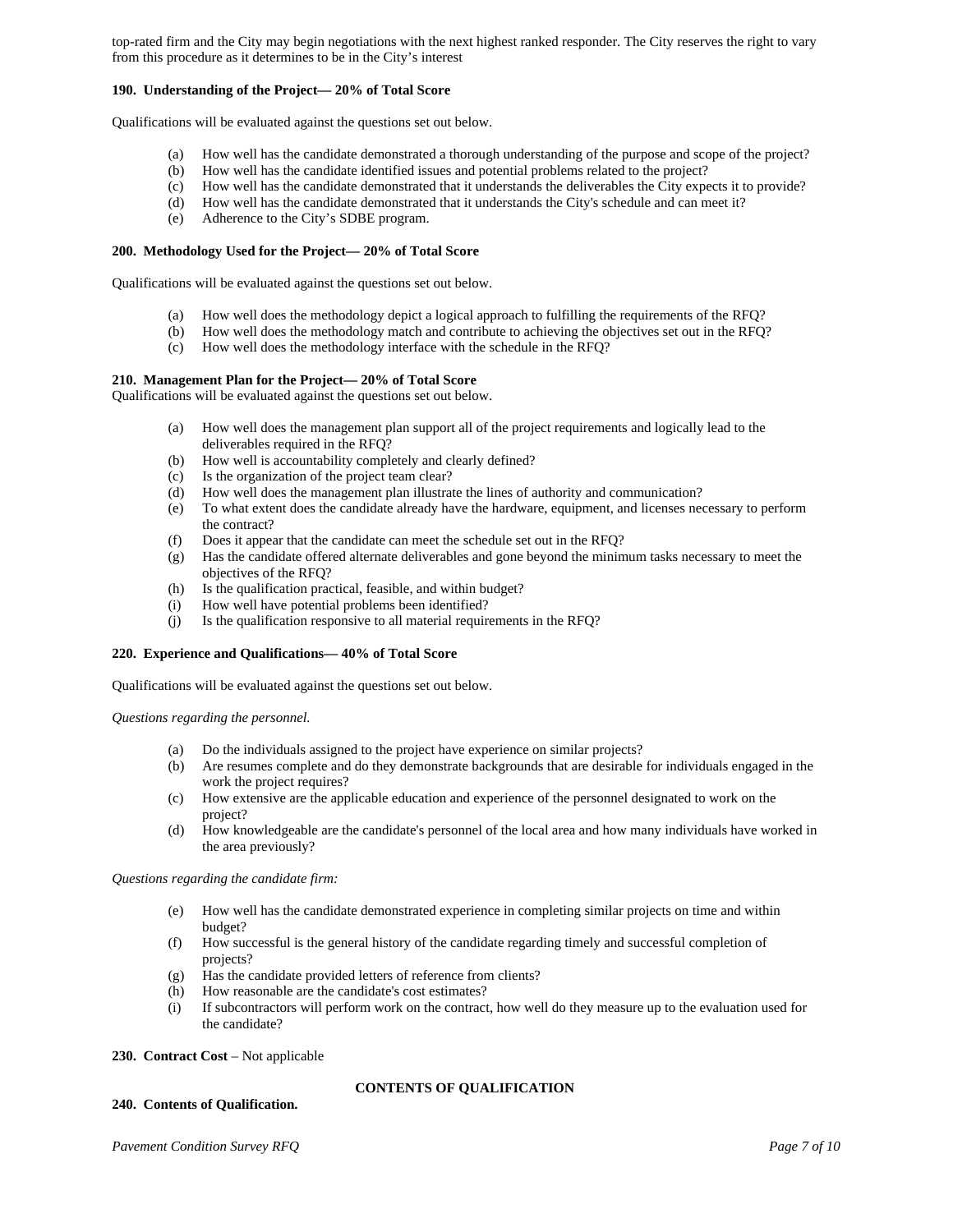The qualification should include sections, numbered as follows:

1. **Contact information**. Include the candidate's name and address, and the contact information (name, mailing address, email address, fax number, and telephone number) of the person whom the City should contact regarding the qualification.

2. **Legal Status of the Candidate and Signers**. State the full, exact name of the candidate. State whether the candidate is an individual, corporation, limited partnership, general partnership, limited liability company, professional corporation, professional association, etc. If it is anything other than an individual or a general partnership, specify the State under which the entity is organized. If the State under which the entity is organized is not North Carolina, specify whether the candidate has received a certificate of authority from the N. C. Secretary of State to transact business in North Carolina. State whether the entity is in existence at the time the qualification is submitted, and if not, whether and when the candidate intends to officially form the entity. State the names and titles of the individuals who will sign the contract with the City.

3. **Qualifications, References, and Licenses**. This part should include the candidate's experience on similar projects and include references and how to contact them. In addition, this part should list the candidate's current licenses that are pertinent to this project.

4. **Project Team, Location of Work, and Subcontracting**. State the names and qualifications of the individuals who will have responsibility for this project.

5. **Methods and Procedures**. The firm's selected for the short list shall be required to submit their projected hours for each street in this contract. No projected hours or hourly rates are required for this submittal.

6. **Compensation**. See Section 50 (**Compensation Amount and Schedule**) above.

7. **Assumptions regarding City of Durham Actions and Participation**. If your qualification assumes that the City will take certain actions, provide facilities, or do anything else, you should state these assumptions explicitly.

8. **Equal Business Opportunity Program**. It is the policy of the City to provide equal opportunities for City contracting for small firms owned by socially and economically disadvantaged persons doing business in the City's Contracting Marketplace. It is further the policy of the City to prohibit discrimination against any firm in pursuit of these opportunities, to conduct its contracting activities so as to prevent such discrimination, to correct present effects of past discrimination and to resolve complaints of discrimination. This policy applies to all professional services categories.

The goals are 0% M/SDBE and 1% W/SDBE for each project. In accordance with the Ordinance, all contractors are required to provide information requested in the "SDBE Professional Services Forms" package. It is the intention of the City that proposals that do not contain the appropriate, completed "Professional Services Forms" will be deemed non-responsive and ineligible for consideration and that the "Declaration of Performance," "Participation Documentation," Managerial Profile," "Equal Employment Opportunity Statement" and the "Employee Breakdown" documents are required of all contractors. In lieu of the "Employee Breakdown," contractors may submit a copy of the current EEO-1 form (corporate basis). The "Letter of Intent to Perform as a Sub-consultant/Subcontractor" must be completed for SDBEs proposed to perform on a contract. This form must be submitted with the proposal. The "SDBE Goals Not Met/Documentation of Good Faith Efforts" form must be submitted if the goals are not met. The "Post Proposal Submission SDBE Deviation" form is not applicable at this time.

The Department of Equal Opportunity/Equity Assurance is responsible for the Equal Business Opportunity Program. All questions about "SDBE Professional Services Forms" should be referred to Deborah Giles or other department staff at (919) 560- 4180.

## 9. **Financial Condition, Insurance, and Bonds**. Not applicable.

10. **Conflict of Interest**. If the candidate has any grounds to believe there could be a conflict of interest, such as that a City employee who is involved in awarding the contract has a connection with the candidate, please explain.

11. **Non-collusion**. This RFQ constitutes an invitation to bid or propose. Sign the following and include it with your response:

The City of Durham prohibits collusion, which is defined as a secret agreement for a deceitful or fraudulent purpose.

I, affirm that I have not engaged in collusion with any City employee(s), other person, corporations or firms relating to this bid, qualifications or quotations. I understand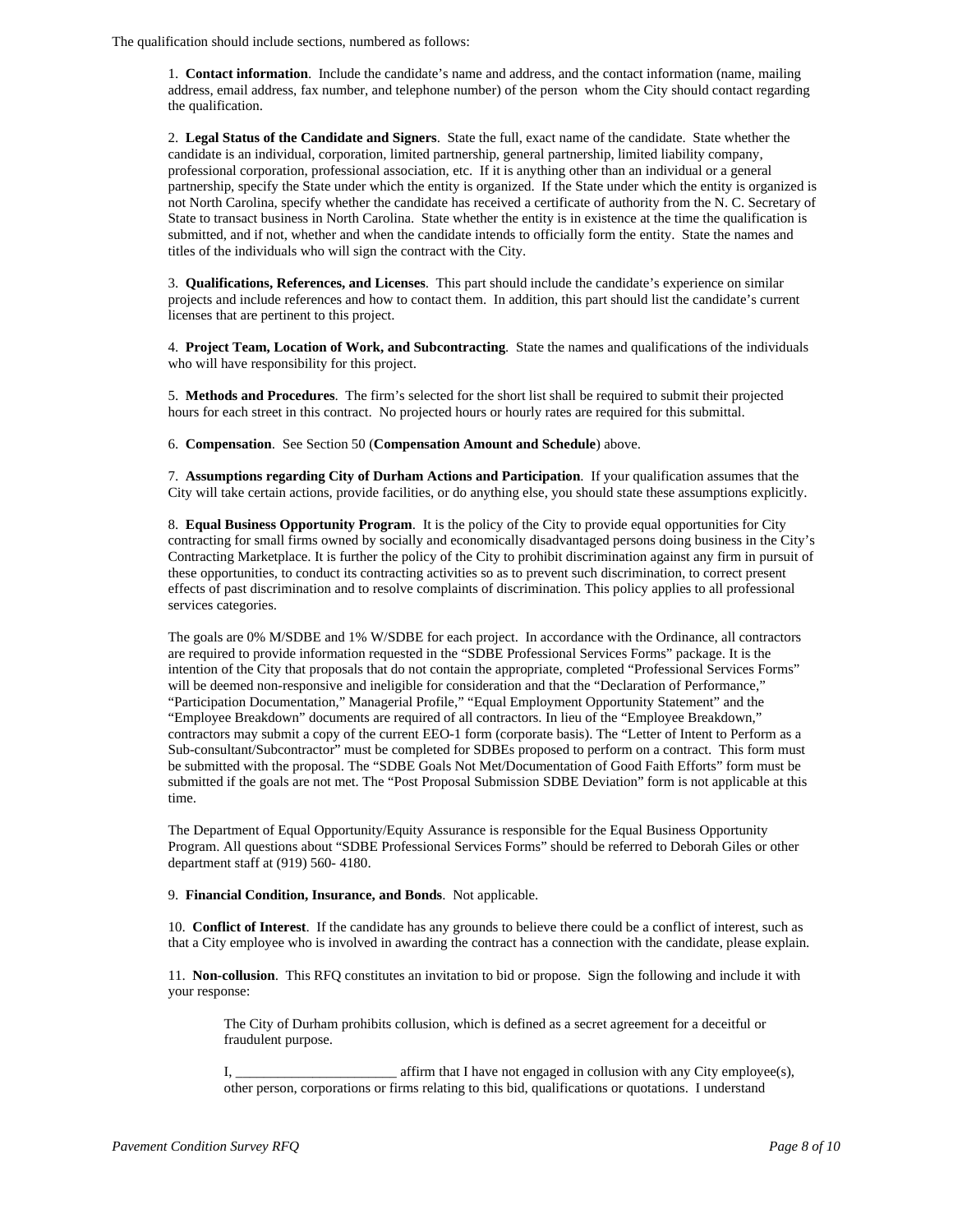collusive bidding is a violation of state and federal law and can result in fines, prison sentences, and civil damage awards.

Signature:

#### NON‐COLLUSION AFFIDAVIT

By executing this qualification, I certify that this qualification is submitted to the City of Durham competitively and without collusion. I am authorized to represent the candidate both in submitting this bid and in making this Non-collusion Affidavit. To the best of my knowledge and belief, (1) the candidate has not violated N. C. General Statute section 133‐24 in connection with the qualification, (2) the candidate has not entered into any agreement, participated in any collusion, or otherwise taken any action in restraint of free competitive bidding in connection with its qualification, and (3) the candidate intends to do the work with its own bonafide employees or subcontractors and is not bidding for the benefit of another contractor. The neuter includes the masculine and the feminine. The candidate to which this Non‐Collusion Affidavit refers is:

| (insert name of candidate)                                                                                                                                     |                                                                                                                  |
|----------------------------------------------------------------------------------------------------------------------------------------------------------------|------------------------------------------------------------------------------------------------------------------|
| (signature of individual)                                                                                                                                      |                                                                                                                  |
|                                                                                                                                                                | ACKNOWLEDGMENT                                                                                                   |
| Type or print name of the individual who signed the affidavit:                                                                                                 |                                                                                                                  |
| Type or print the name of Notary Public signing this acknowledgment:                                                                                           |                                                                                                                  |
| Place where acknowledgment occurred: County of ______________________, State of _________                                                                      |                                                                                                                  |
|                                                                                                                                                                |                                                                                                                  |
| (2) I have personal knowledge, or satisfactory evidence, of the individual's identity; and (3) the individual<br>acknowledged signing the foregoing affidavit. | I, the Notary Public named above, certify (1) the individual named above personally appeared before me this day, |
|                                                                                                                                                                | Notary Public                                                                                                    |
| My commission expires:                                                                                                                                         |                                                                                                                  |
|                                                                                                                                                                |                                                                                                                  |

# **COVER LETTER WITH QUALIFICATION**

**250. Cover letter**. The qualification should contain a cover letter, signed by a principal of the candidate. The cover letter should contain the following statement:

The undersigned, whose title and position with the candidate are stated next to or beneath his or her signature, has the authority to submit this qualification (including this cover letter) on behalf of the candidate in response to the City of Durham's Request for Qualifications.

Unless otherwise clearly stated in this response to the RFQ, our qualification accepts the terms and conditions stated in the RFQ, including the description of services to be performed and the provisions of the contract to be signed.

The cover letter should contain one of the following two paragraphs A or B. If (i) the cover letter lacks both paragraph A and paragraph B, or (ii) the cover letter contains paragraph A but fails to comply with the instructions in the section of the RFQ titled "Trade Secrets and Confidentiality," the City may treat everything it receives from the candidate as NOT trade secret or confidential, and the City may disclose to the public everything it receives from the candidate.